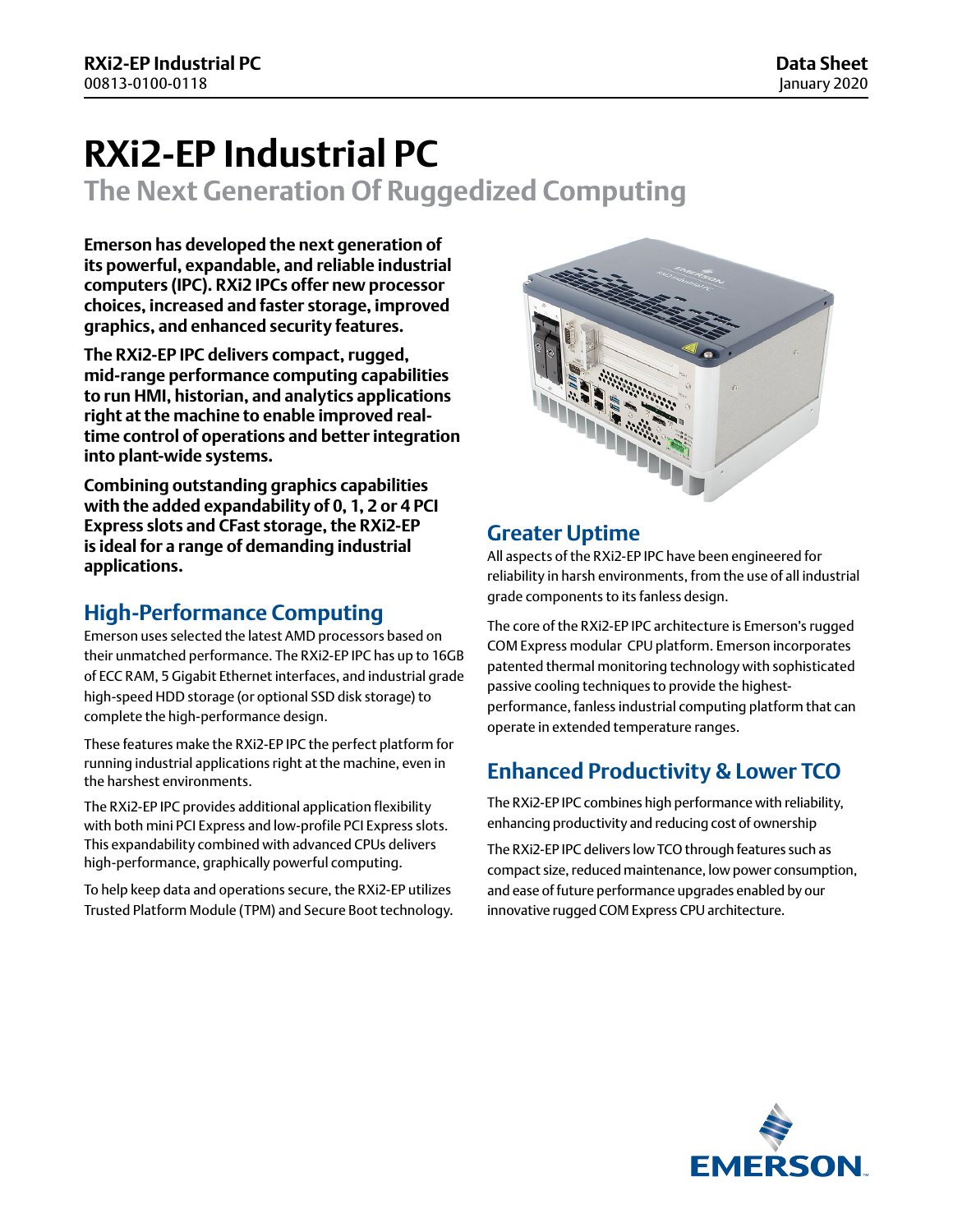| Feature                                                                   | <b>Benefit</b>                                                                                                                                                                |
|---------------------------------------------------------------------------|-------------------------------------------------------------------------------------------------------------------------------------------------------------------------------|
| 2 <sup>nd</sup> Gen AMD R-Series APU                                      | • Delivers high-performance computing for applications that load, manipulate and<br>store large amounts of data, or handle multiple communication ports in real-time          |
| Fanless operation                                                         | • A robust, reliable solution with no moving parts and minimized dust contamination                                                                                           |
| 5 Gigabit Ethernet ports<br>(four with Time SYNC IEEE1588<br>and 802.1AS) | • Network implementation flexibility<br>Multiple high-speed Ethernet links for communication-centric applications with<br>support for deterministic transfer of data/commands |
| $\vert$ 0, 1, 2 or 4 PCIe Expansion slots                                 | Add new functionality on demand to support specific application needs                                                                                                         |

# **Specifications**

- AMD RX-225FB Processor 15~17W CTDP 2c 2.2GHz (3.0GHz) 1MB Cache
- AMD RX-427BB Processor 30~35W CTDP 4c 2.7GHz (3.6GHz) 4MB Cache

## **Memory**

- Up to 16 GB DDR3L-1866
- Soldered, with ECC

## **Storage Interfaces**

- Primary storage device M.2 PCI Express Gen3 x4 or M.2 SATA Gen3
- Secondary storage option Twin 2.5" SATA drive bays, hot swap and RAID enabled
- CFast slot, user accessible, supports boot, hot plug Ethernet
- $\blacksquare$  Four 1-gigabit Ethernet channels RJ-45 standard, SFP optional
- $\blacksquare$  One 1-gigabit Ethernet channel w/ remote management capability – RJ45

#### **Wireless Communication**

- LTE modem option using Mini-PCIE with UIM card holder
- Wifi/Bluetooth radio option using M.2 expansion slot Video/Graphics Interface
- Twin DisplayPort++ 1.2 for a total of 4 independent displays USB Interface
- Four USB 3.0 external
- Two USB 2.0 internal

#### **Serial Communications**

- 2 to 4 channels
- Two RS232, two RS422/485

#### **Expansion**

- Mini-PCIE card site for NvSRAM card, LTE modem. or other
- M.2 communications slot for WiFi and Bluetooth
- PCI Express expansion slots:
- Zero
- One Gen3 x4
- Two Gen2 x4

## – Four One Gen2 x4, 3 Gen2 x1

## **Non-Volatile Memory**

- 512 KB, 1MB or 2MB NVSRAM
- Storage for process relevant data
- n NVSRAM option uses mini-PCIE slot LED

## **LED**

- Power, TPM, Temperature, SATA
- $\blacksquare$  Ethernet Link/Activity
- One User Defined LED

## **Others**

- Timers: Legacy PC-AT, HPET
- Twin Watchdog Timers (OS, application)
- $\blacksquare$  Thermal monitoring
- RTC with Lithium coin cell battery

#### **Power**

Input: 24V DC ( $\pm$ 25%) with protection

#### **Environmental**

All values under typical conditions without added expansion slot cards.

Extended temperature variants are available upon request. The maximum extended temperature ranges mentioned in the table below are achievable with a specific choice of CPU and storage, and without extension cards installed in the system.

| Range           | Operating                                       | Storage                            |
|-----------------|-------------------------------------------------|------------------------------------|
| Standard        | $0^{\circ}$ C to +60 $^{\circ}$ C               | $-40^{\circ}$ C to $+85^{\circ}$ C |
| <b>Fxtended</b> | $-40^{\circ}$ C to $+70^{\circ}$ C <sup>2</sup> | $-40^{\circ}$ C to $+85^{\circ}$ C |

<sup>1</sup> At 100% CPU load temperature range requires vertical orientation of the heat sink fins at free convection. <sup>2</sup> Operating temperature is dependent on the CPU and SSD choice, application software, orientation of the heat sink fins at free convection. For detailed recommendations please contact support te

Note: Operating temperatures higher than +70°C are possible. For detailed recommendations please contact support team.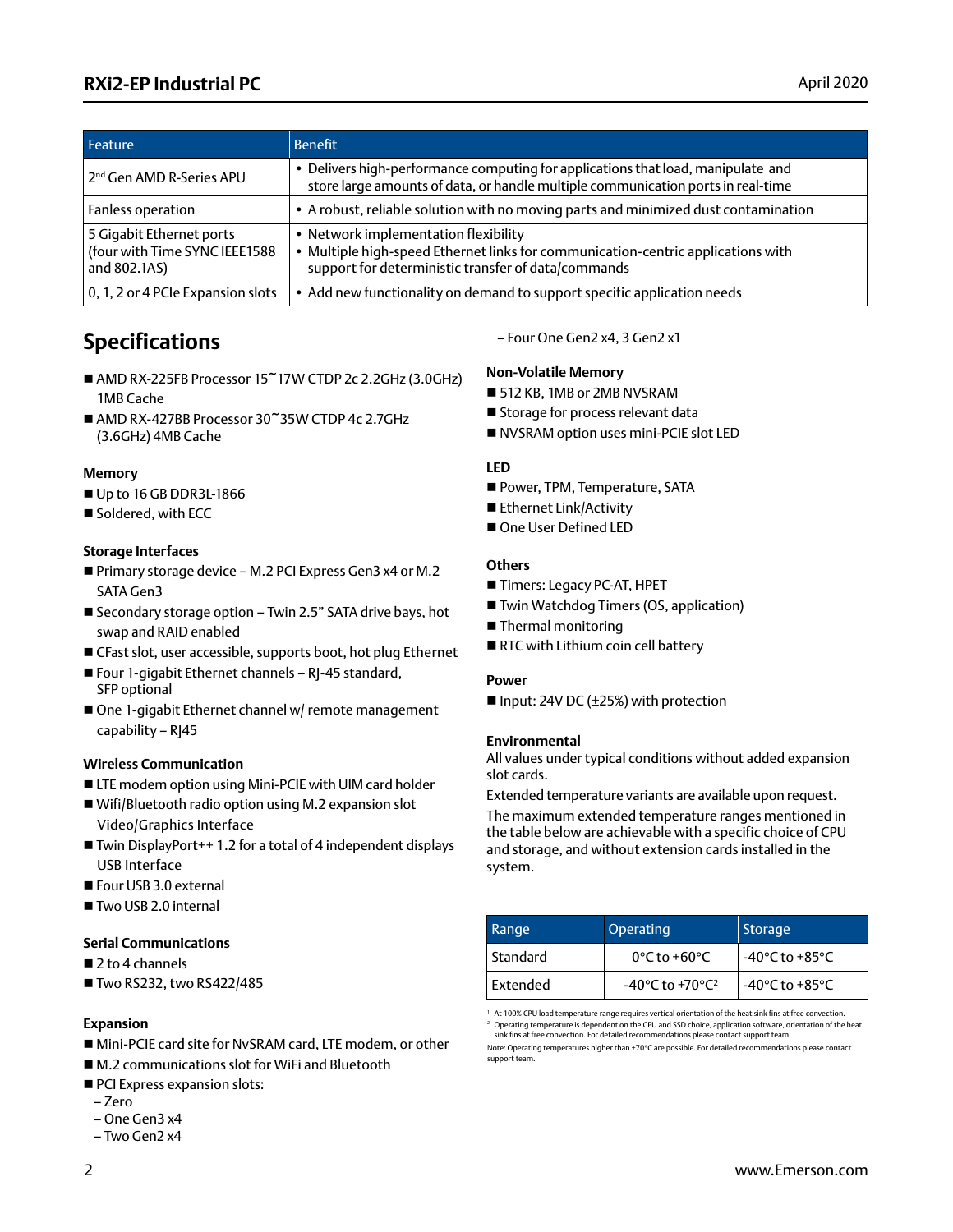| Range    | Operating         | <b>Storage</b>    |
|----------|-------------------|-------------------|
| Humidity | 5-95% @ +40 °C    | 5-95% @ +40 °C    |
| Altitude | 6,600 ft. (2.0km) | 40000 ft. (12 km) |

#### For detailed information please read the manual.

## **BIOS**

 $\blacksquare$  UEFI AMI Aptio® 5

## **Dimensions (H x W x D)**

- 0 slot: 252 x 203 x 108.5 mm (9.92 x 8 x 4.24 in) Weight: 4,2kg
- 2 slot: 252 x 203 x 155.5 mm (9.92 x 8 x 6.13 in) Weight: 4,4kg

## **Mechanical**

- Rugged aluminum and stainless steel housing for optimal thermal management and durability
- $\blacksquare$  IP20 Protection against particles

**Ordering Information**

■ Flat and Slim (Book) mounting orientation options

#### **Software Support**

- Microsoft<sup>®</sup> Windows<sup>®</sup> 7 Professional 64-Bit
- Microsoft® Windows® 10 Professional 64-Bit
- $\blacksquare$  Linux kernel 4.4
- $\blacksquare$  VXWorks 7.0

# **Safety**

- Designed to meet standard UL1950, CE class A, FCC-A
- Designed to meet marine class A



| <b>Part Number</b> | <b>Description</b>                                                                           | <b>Operating Temperature</b>      |
|--------------------|----------------------------------------------------------------------------------------------|-----------------------------------|
| R2E0N1A0A1T0A      | Quad Core 2.7GHz, 0 Slot, 128GB SSD, 16GB DDR3L,<br>2xRS232, 5xRJ45, No OS                   | $0^{\circ}$ C to +60 $^{\circ}$ C |
| R2E0N1A1A1T0A      | Quad Core 2.7GHz, 0 Slot, 128GB SSD, 16GB DDR3L,<br>2xRS232, 5xRJ45, Windows 10              | $0^{\circ}$ C to +60 $^{\circ}$ C |
| R2E0N1C0A1T0A      | Dual Core 2.2GHz, 0 Slot, 128GB SSD, 8GB DDR3L,<br>2xRS232, 5xRJ45, No OS                    | $0^{\circ}$ C to +60 $^{\circ}$ C |
| R2E0N1C1A1T0A      | Dual Core 2.2GHz, 0 Slot, 128GB SSD, 8GB DDR3L,<br>2xRS232, 5xRJ45, Windows 10               | $0^{\circ}$ C to +60 $^{\circ}$ C |
| R2E2N1A0A2T0A      | Quad Core 2.7GHz, 2 Slot, 128GB SSD, 16GB DDR3L,<br>2xRS232, 2xRS422/485, 5xRJ45, No OS      | $0^{\circ}$ C to +60 $^{\circ}$ C |
| R2E2N1A1A2T0A      | Quad Core 2.7GHz, 2 Slot, 128GB SSD, 16GB DDR3L,<br>2xRS232, 2xRS422/485, 5xRJ45, Windows 10 | $0^{\circ}$ C to +60 $^{\circ}$ C |
| R2E2N1C0A2T0A      | Dual Core 2.2GHz, 2 Slot, 128GB SSD, 8GB DDR3L,<br>2xRS232, 2xRS422/485, 5xRJ45, No OS       | $0^{\circ}$ C to +60 $^{\circ}$ C |
| R2E2N1C1A2T0A      | Dual Core 2.2GHz, 2 Slot, 128GB SSD, 8GB DDR3L,<br>2xRS232, 2xRS422/485, 5xRJ45, Windows 10  | $0^{\circ}$ C to +60 $^{\circ}$ C |